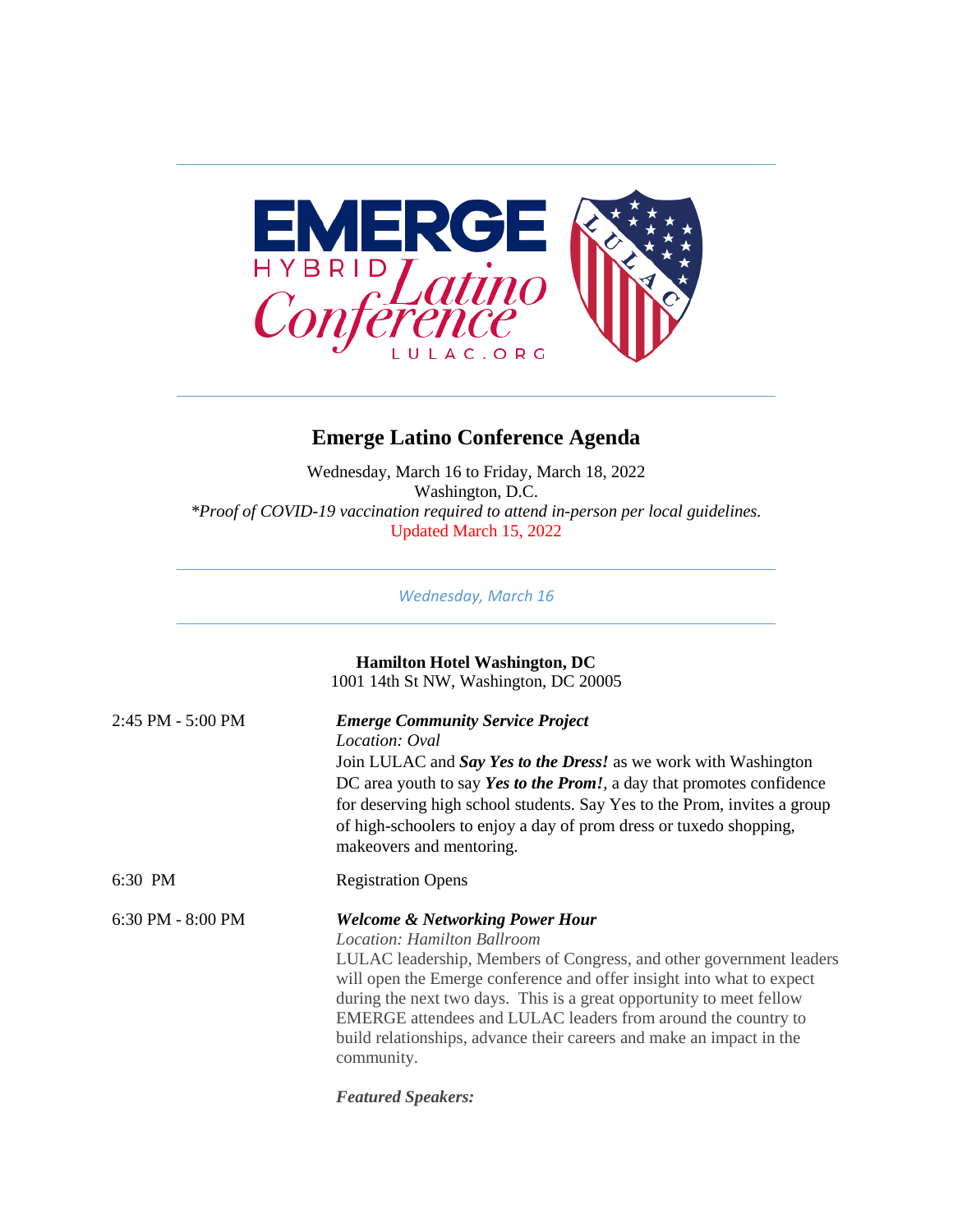**Emcee**: Andres Rodriguez, National VP for Young Adults

Sindy M. Benavides, LULAC Chief Executive Officer Domingo Garcia, LULAC National President Lauren Reyes, Deputy White House Liaison, U.S. Department of Labor Isabel Aldunate, Deputy Communications Director at The White House Office of Management and Budget Roberto Rosas, Graduate Student, University of Cambridge / Policy Advisor, GSA

*Special Guests*: Congresswoman Sylvia R. Garcia, D-TX, 29th District Congressman Adriano Espaillat, D-NY, 13th District Congresswoman Veronica Escobar D-TX, 16th District

*Sponsor Remarks*: Jose E. Sanchez, Deputy Director of Research and Development, U.S. Army Corps of Engineers Washington, DC. U.S. Army

*Thursday, March 17*

## **AT&T Forum for Technology, Entertainment & Policy** 601 New Jersey Ave NW, Washington, DC 20001

| $7:30$ AM $-9:00$ AM    | Registration                                                                                                                                                                                                                                                                                                                                                                                                                                                                                                                                                                           |
|-------------------------|----------------------------------------------------------------------------------------------------------------------------------------------------------------------------------------------------------------------------------------------------------------------------------------------------------------------------------------------------------------------------------------------------------------------------------------------------------------------------------------------------------------------------------------------------------------------------------------|
| $8:00$ AM - $9:00$ AM   | <b>Continental Breakfast</b>                                                                                                                                                                                                                                                                                                                                                                                                                                                                                                                                                           |
| $9:00 AM - 10:00 AM$    | <b>Setting the Agenda and National Platform</b><br>The Emerge Latino Conference brings together collegiate students and<br>young professionals to underscore issues that affect diverse Latino<br>communities from across the nation. The platform development session<br>provides conference attendees a forum to initiate dialogs, share<br>experiences, and present on issues that impact their home communities.<br><b>Presented by: The LULAC Policy Team</b><br><b>Featured Speakers:</b><br>Lauren Donahue, McDaniel LULAC Alum<br>Art Motta, LULAC National Director of Policy |
| $10:00$ AM $- 10:10$ AM | <b>Break</b>                                                                                                                                                                                                                                                                                                                                                                                                                                                                                                                                                                           |
| $10:10 AM - 11:00 AM$   | <b>Agents of Change: Advocacy Training and Material Distribution</b><br>This presentation will explain how the best citizen advocates research<br>their Members of Congress; use their Members' profiles to adjust their<br>communications with those Members; and connect the dots between<br>issues advocates care about to those that their Members care about.                                                                                                                                                                                                                     |

*Presented by*: The LULAC Policy Team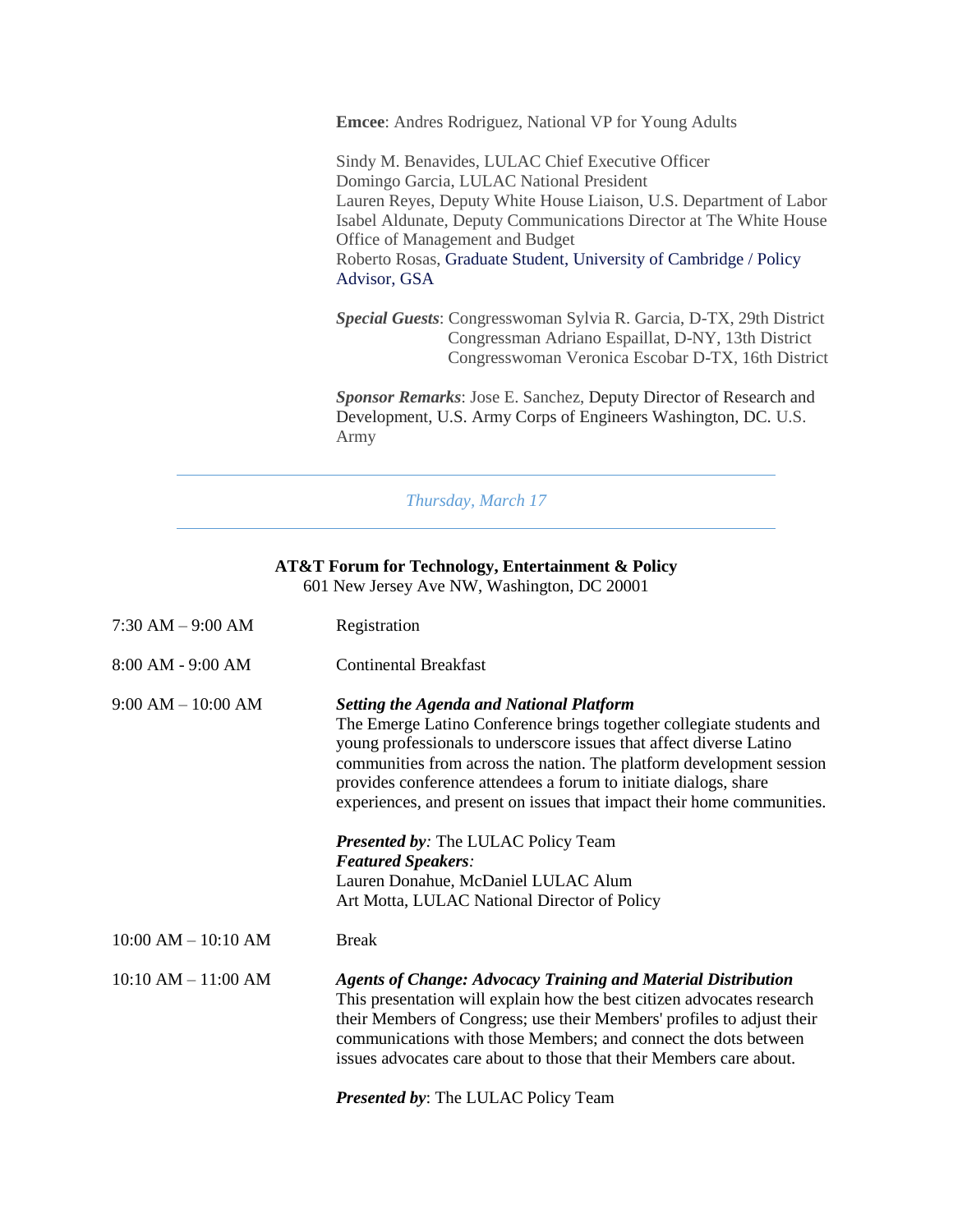|                         | <b>Featured Speakers:</b> Art Motta, LULAC National Director of Policy                                                                                                                                                                                                                                                                                                                                                                                                                                                                                                                                                                                                                                                                                                                                           |
|-------------------------|------------------------------------------------------------------------------------------------------------------------------------------------------------------------------------------------------------------------------------------------------------------------------------------------------------------------------------------------------------------------------------------------------------------------------------------------------------------------------------------------------------------------------------------------------------------------------------------------------------------------------------------------------------------------------------------------------------------------------------------------------------------------------------------------------------------|
| $11:00$ AM $- 11:10$ AM | <b>Break</b>                                                                                                                                                                                                                                                                                                                                                                                                                                                                                                                                                                                                                                                                                                                                                                                                     |
| $11:10 AM - 12:00 PM$   | <b>Workshop: Managing Difficult Conversations on Bias and Equity</b><br>As we have navigated a global pandemic for the past two years, Latinos<br>have seen first hand the role that health equity plays in education equity<br>and economic opportunity. The lack of access to healthcare, access to<br>vaccines and access to a safe working environment creates a situation<br>where someone without access to proper healthcare has to decide<br>between putting themselves in high-risk situations to get an education or<br>economic opportunities, or they try to protect their health at the potential<br>cost of education or economic opportunity. Our panel of experts discuss<br>improving a system to provide equitable access to healthcare, economic<br>opportunities, and education for Latinos. |
|                         | <b>Moderator:</b> Jasmin Chavez, LULAC Virginia State Director<br><b>Featured Speakers:</b><br>Gustavo Torrez, Director of Youth Advocacy for the Campaign for<br>Tobacco-Free Kids<br>Aric DeAguero, Director Service at CSAA Insurance Group<br>Mercedes Eggleton Garcia, VP of Community Relations, Master Your<br>Card<br>All of Us Speaker, TBD                                                                                                                                                                                                                                                                                                                                                                                                                                                             |
| 12:00 PM - 12:10 PM     | <b>Break</b>                                                                                                                                                                                                                                                                                                                                                                                                                                                                                                                                                                                                                                                                                                                                                                                                     |
| $12:10$ PM $- 12:15$ PM | <b>State of Latino America Summit Welcome &amp; Opening Remarks</b>                                                                                                                                                                                                                                                                                                                                                                                                                                                                                                                                                                                                                                                                                                                                              |
|                         | <b>Featured Speakers:</b><br>Domingo Garcia, LULAC National President<br>Sindy M. Benavides, LULAC Chief Executive Officer<br>Jessica Rosenworcel, Chairwoman, Federal Communications<br>Commission (FCC)                                                                                                                                                                                                                                                                                                                                                                                                                                                                                                                                                                                                        |
| 12:15 PM                | Technology & Innovation Luncheon: Broadband in America:<br>The Impact to the Growing Latino Communities<br>Internet access is an essential asset needed in today's world for accessing<br>resources, economic opportunities, education and necessary services.<br>This panel will focus the conversation on the importance of driving<br>solutions to ensure all communities, including those in urban and rural<br>areas, have access to affordable high speed internet access.                                                                                                                                                                                                                                                                                                                                 |
|                         | <b>Presented by: AT&amp;T</b><br><b>Moderator:</b> Art Motta, LULAC National Policy & Legislative Director<br><b>Featured Speakers:</b><br>Celeste Carrasco, Director of Public Affairs, AT&T<br>Alejandro Roark, Chief of the Consumer and Governmental Affairs<br>Bureau, Federal Communications Commission (FCC)<br>Rosa Mendoza Dávila, Founder, President and CEO, ALLvanza                                                                                                                                                                                                                                                                                                                                                                                                                                 |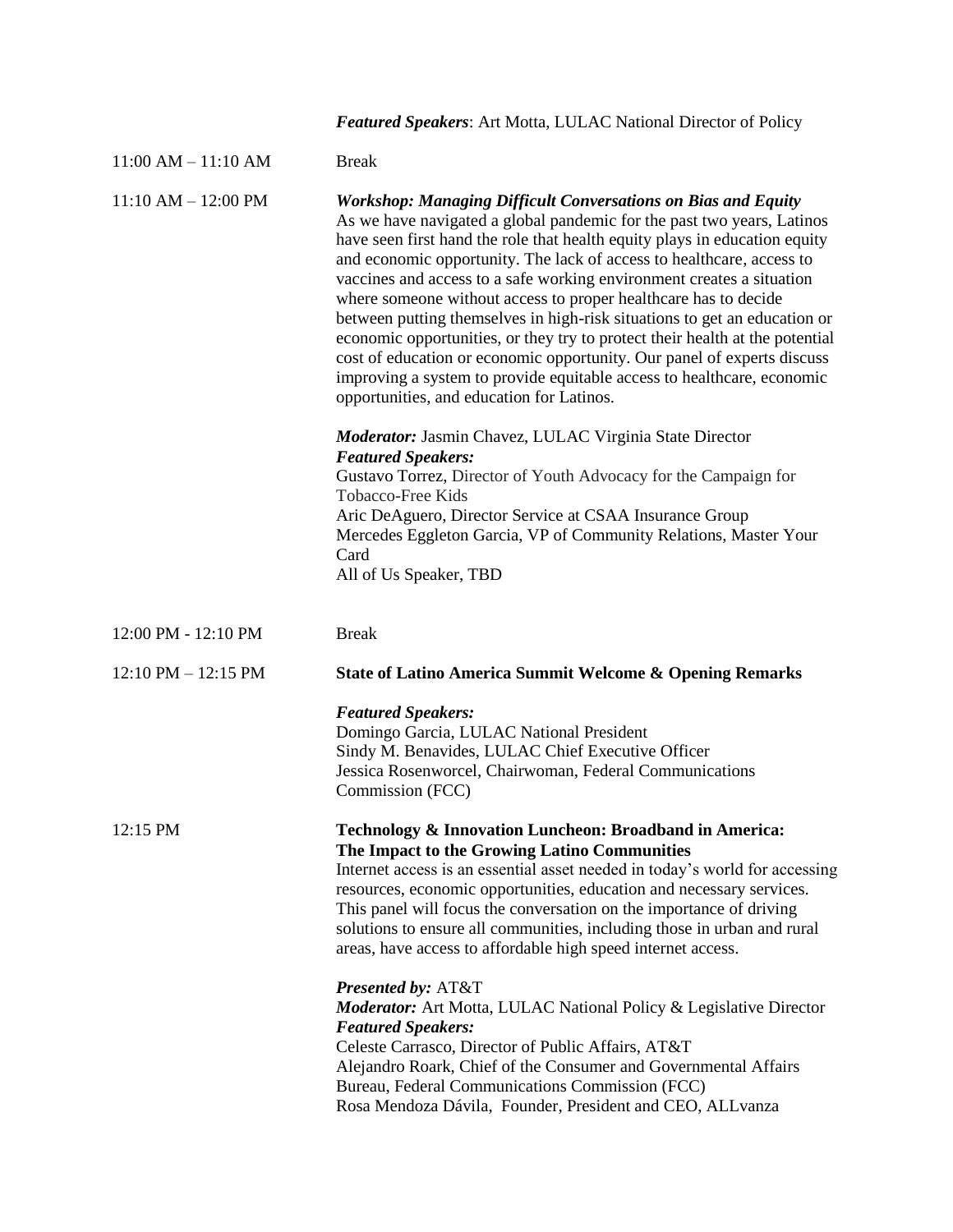| Caroline Crozier, LULAC National Committee on Innovation &<br>Technology                                                                                                                                                                                                                                                                                                                                                                                                                                                                                                                                                                                                                                                                    |
|---------------------------------------------------------------------------------------------------------------------------------------------------------------------------------------------------------------------------------------------------------------------------------------------------------------------------------------------------------------------------------------------------------------------------------------------------------------------------------------------------------------------------------------------------------------------------------------------------------------------------------------------------------------------------------------------------------------------------------------------|
| <b>Fireside Chat: The Importance of Universal Service Fund (USF)</b><br>in Creating Access                                                                                                                                                                                                                                                                                                                                                                                                                                                                                                                                                                                                                                                  |
| <b>Featured Speaker:</b> Caroline Van Wie, Vice President, Federal<br>Regulatory, AT&T                                                                                                                                                                                                                                                                                                                                                                                                                                                                                                                                                                                                                                                      |
| Algorithms, AI and Future of Technology: Why Diversity Matters<br>The rapid expansion of emerging technologies, the role of algorithms,<br>and artificial intelligence have major impacts on our everyday lives and<br>in the workplace, which is why the lack of diversity among the humans<br>developing such tools is concerning for the Latino community. This<br>panel will discuss the importance of promoting diversity to overcome<br>biases instead of perpetuating them, with guidance from the humans who<br>design, train, and refine its systems $-$ a vital component for the future of<br>responsible technology.                                                                                                            |
| Moderator: TBD<br><b>Featured Speakers:</b><br>Clint Odom, Vice President of Strategic Alliances & External Affairs, T-<br>Mobile<br>Jackie Puente, Associate Vice President, External Affairs, Comcast<br>Corporation                                                                                                                                                                                                                                                                                                                                                                                                                                                                                                                      |
| Cafecito Dialogue: The State of Puerto Rico, Why it Matters &<br>Why It's a Civil Rights Issue in America<br>Under the current territory status, close to 3.2 million U.S. citizens in<br>Puerto Rico can and do get treated unequally under various federal laws<br>and programs which inherently limit Puerto Rico's Economic<br>Development and access to essential federal funding for programs such<br>as infrastructure investments, Medicaid/Medicare, Supplemental<br>Nutrition Assistance Program, the Child Tax Credit, and the Earned<br>Income Tax Credit. This panel will discuss efforts, collaborations, and<br>initiatives which collectively seek to improve the lives and communities<br>of the residents of Puerto Rico. |
| <b>Opening Remarks:</b> Congressman Darren Soto, Florida's 9th<br><b>Congressional District</b>                                                                                                                                                                                                                                                                                                                                                                                                                                                                                                                                                                                                                                             |
| <b>Moderator:</b> Maria Cardona, Principal, Dewey Square Group<br><b>Featured Speakers:</b><br>Congresswoman Jenniffer González-Colón, Resident Commissioner of<br>Puerto Rico<br>Hon. José "Quiquito" Meléndez-Ortiz, At-large member of the Puerto<br>Rico House of Representatives<br>Jeffrey Farrow, Consultant, AKIN GUMP STRAUSS HAUER & FELD<br><b>LLP</b><br>Lucas Martinez, Senior Advisor, LULAC                                                                                                                                                                                                                                                                                                                                  |
|                                                                                                                                                                                                                                                                                                                                                                                                                                                                                                                                                                                                                                                                                                                                             |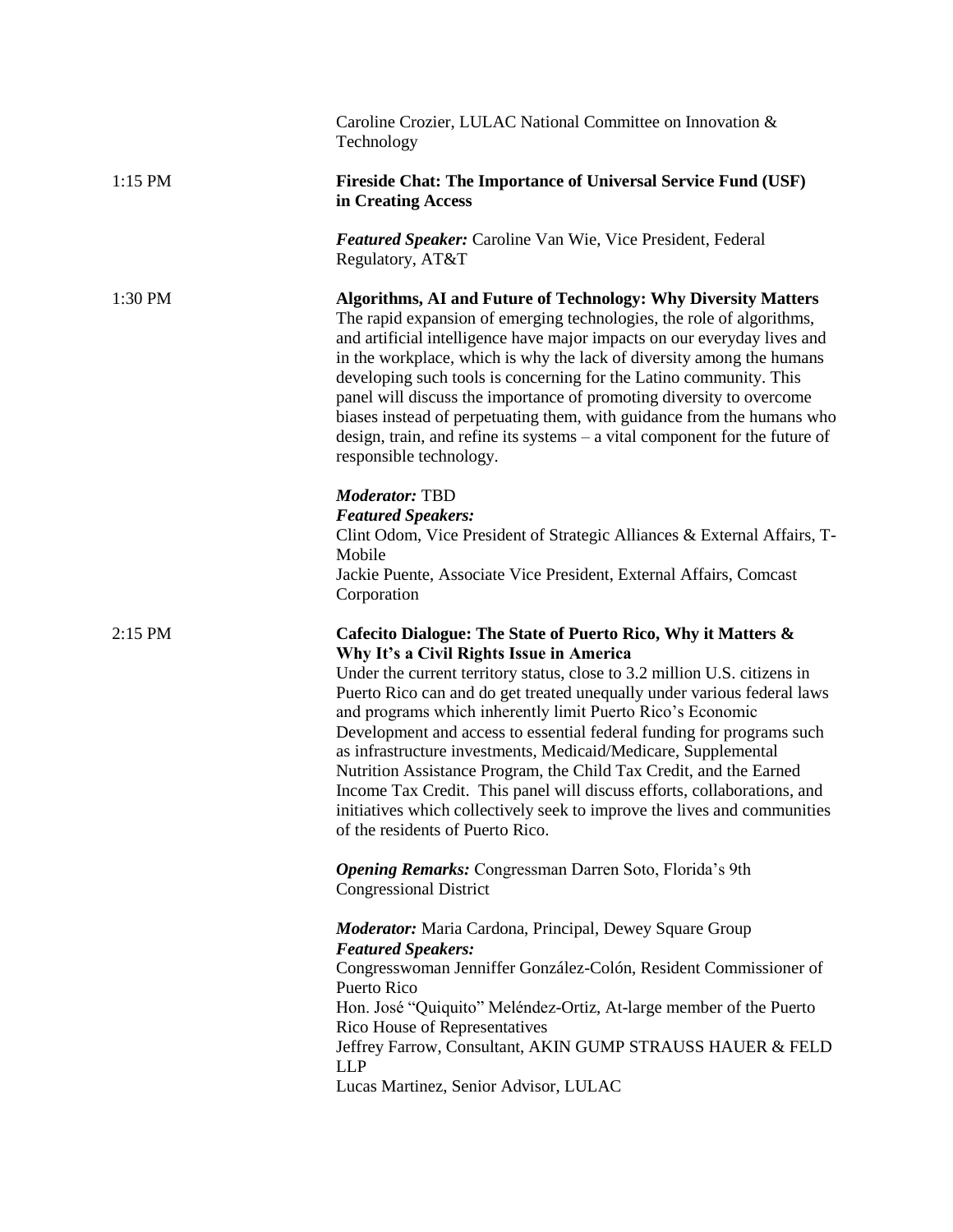| 3:00 PM              | Covid-19: Health Disparities, Disinformation & Activism<br>COVID-19 has had a devastating effect on communities of color, and<br>Latinos have been hit particularly hard. In this session you will hear from<br>leading medical professionals who will dispel myths about the vaccine,<br>corporations who are increasing access and from advocates who are<br>working to ensure communities of color make informed decisions based<br>on factual information.                                                                                                                                                                                                                                                               |
|----------------------|------------------------------------------------------------------------------------------------------------------------------------------------------------------------------------------------------------------------------------------------------------------------------------------------------------------------------------------------------------------------------------------------------------------------------------------------------------------------------------------------------------------------------------------------------------------------------------------------------------------------------------------------------------------------------------------------------------------------------|
|                      | <b>Moderator:</b> David Cruz, LULAC Communications Director<br><b>Featured Speakers:</b><br>Marvin Figueroa, Director of Office of Intergovernmental & External<br>Affairs, Department of Health and Human Services (HHS)<br>Sandra Caraveo, National Director of Programs, LULAC                                                                                                                                                                                                                                                                                                                                                                                                                                            |
| $3:50$ PM            | <b>Closing Remarks</b>                                                                                                                                                                                                                                                                                                                                                                                                                                                                                                                                                                                                                                                                                                       |
|                      | Featured Speakers: Rep. Raul Ruiz, Chair, Congressional Hispanic<br>Caucus (Invited)                                                                                                                                                                                                                                                                                                                                                                                                                                                                                                                                                                                                                                         |
| $4:00$ PM $-6:00$ PM | <b>Break</b>                                                                                                                                                                                                                                                                                                                                                                                                                                                                                                                                                                                                                                                                                                                 |
| 5:30 PM              | Emerge Student Check-In for Gala<br>Location: Franklin Room A and B                                                                                                                                                                                                                                                                                                                                                                                                                                                                                                                                                                                                                                                          |
| $6:00$ PM $-7:00$ PM | Reception for the Legislative Awards Gala                                                                                                                                                                                                                                                                                                                                                                                                                                                                                                                                                                                                                                                                                    |
| $7:00$ PM $-9:00$ PM | <b>LULAC Legislative Awards Gala*</b><br>Location: Schuyler Grand Ballroom, Hamilton Hotel Washington, DC<br>1001 14th St NW, Washington, DC 20005                                                                                                                                                                                                                                                                                                                                                                                                                                                                                                                                                                           |
|                      | Awardees:<br>Secretary Miguel Cardona, LULAC National Service Award<br>Secretary Deb Haaland, LULAC Freedom and Justice Award<br>Mayor of San Juan, Puerto Rico Miguel Romero, LULAC National<br>Service Award<br>Congressman Seth Moulton, Massachusetts' 6th Congressional District,<br><b>LULAC National Legislative Award</b><br>Congresswoman Norma Torres, California's 35th Congressional District,<br>LULAC National Legislative Award<br>Roman Palomares, National LULAC Service Awards<br>Leonard Gonzales, National LULAC Service Awards<br><b>Entertainment:</b> Verny Varela Salsa Band<br>*Ticketed event<br>**Must present a valid ID with date of birth and full name to consume<br>any alcoholic beverages. |